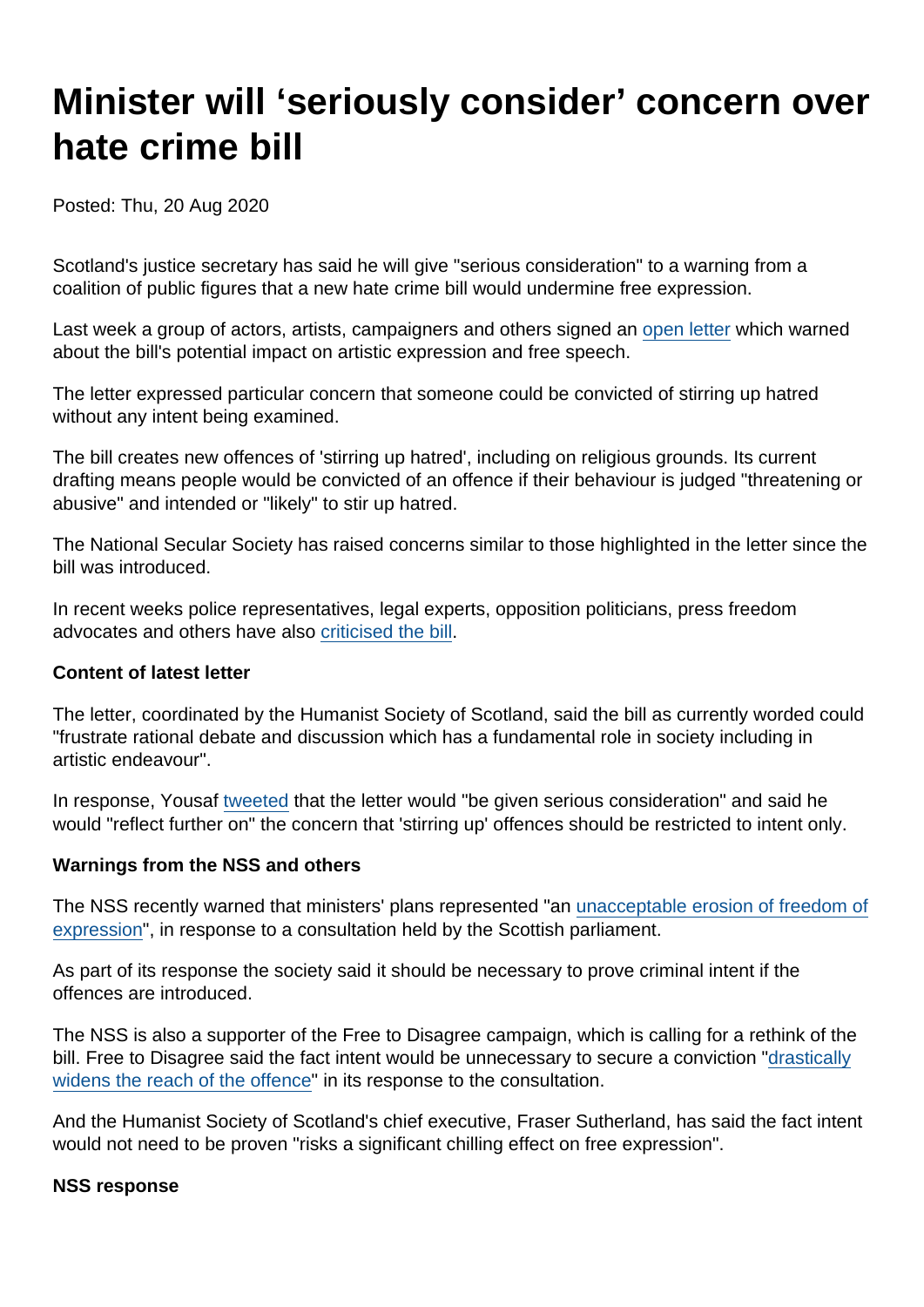NSS head of communications Chris Sloggett said the justice secretary's response to the letter was "a step in the right direction".

"Humza Yousaf's response to this letter is a welcome sign. The fact that someone could be convicted of an offence without showing intent under the bill, as it's currently drafted, is a significant concern which needs to be addressed.

"This should also prompt a broader reflection on the plan to introduce 'stirring up hatred' offences in this bill, to ensure freedom of expression is protected."

[Read more about the NSS's position on the bill and its work to protect free expression in Scotland](https://www.secularism.org.uk/free-expression/scottish-hate-crime-bill.html).

Image: Humza Yousaf (contains information licensed under the [Open Scottish Parliament Licence](http://www.parliament.scot/Fol/OpenScottishParliamentLicence.pdf) [V.2](http://www.parliament.scot/Fol/OpenScottishParliamentLicence.pdf))

[Discuss on Facebook](https://www.facebook.com/NationalSecularSociety/posts/3236422169759445?__xts__[0]=68.ARCGE743mnMzH00CkbZToU4BnG_O9TnhkWnRfX31tSfbz2UFh_vQ04MM8fgGDmarm2KHXJ9x9O7HtAun7OLZei5HHuepcmAIZC6-uOtYMVIkr9mt_R7pMhkkg4o6QN504kyRyloSFqkxpQyaMM0t_w0prXCD9ettiSECd4n9nk_-nhjMrxtthxaIqwoPywgSqKBsycR1QexwsBnvwLU2xXkgXUfg2wauC7PwtLCd1krJG3iR9-RQ1K_cmCEoMxaBRU9nz2-fuj2_u9mXIH2YTw-A7HySN9p2BJxthll6ZTxEK-nR6G4N1sZJQgkO9kKDe43uGZRMsj9TWSvcvBfstUEMtA&__tn__=-R)

# Protect free speech in Scotland

New hate crime laws proposed for Scotland could seriously undermine freedom of expression including the freedom to criticise or satirise religion. Find out more and help us protect free speech.

- [Find out more](https://www.secularism.org.uk/free-expression/scottish-hate-crime-bill.html)
- [Write to your MSP](https://www.secularism.org.uk/free-expression/write-to-your-msp.html)
- [Share on What's App](whatsapp://send?text=http://www.secularism.org.uk/news/2020/08/minister-will-seriously-consider-concern-over-hate-crime-bill?format=pdf)
- [Share on Facebook](https://www.facebook.com/sharer/sharer.php?u=http://www.secularism.org.uk/news/2020/08/minister-will-seriously-consider-concern-over-hate-crime-bill?format=pdf&t=Minister+will+‘seriously+consider’+concern+over+hate+crime+bill)
- [Share on Twitter](https://twitter.com/intent/tweet?url=http://www.secularism.org.uk/news/2020/08/minister-will-seriously-consider-concern-over-hate-crime-bill?format=pdf&text=Minister+will+‘seriously+consider’+concern+over+hate+crime+bill&via=NatSecSoc)
- [Share on Email](https://www.secularism.org.uk/share.html?url=http://www.secularism.org.uk/news/2020/08/minister-will-seriously-consider-concern-over-hate-crime-bill?format=pdf&title=Minister+will+‘seriously+consider’+concern+over+hate+crime+bill)
- [Subscribe to RSS Feed](/mnt/web-data/www/cp-nss/feeds/rss/news)

Tags: [Freedom of Expression](https://www.secularism.org.uk/news/tags/Freedom+of+Expression), [Scotland](https://www.secularism.org.uk/news/tags/Scotland)

## Related Campaigns

[Defend free speech](https://www.secularism.org.uk/defend-free-speech/)

Fundamental values cannot be defended by curtailing peaceful free expression

[Read More](https://www.secularism.org.uk/defend-free-speech/)

[Freedom of Expression](https://www.secularism.org.uk/free-expression/)